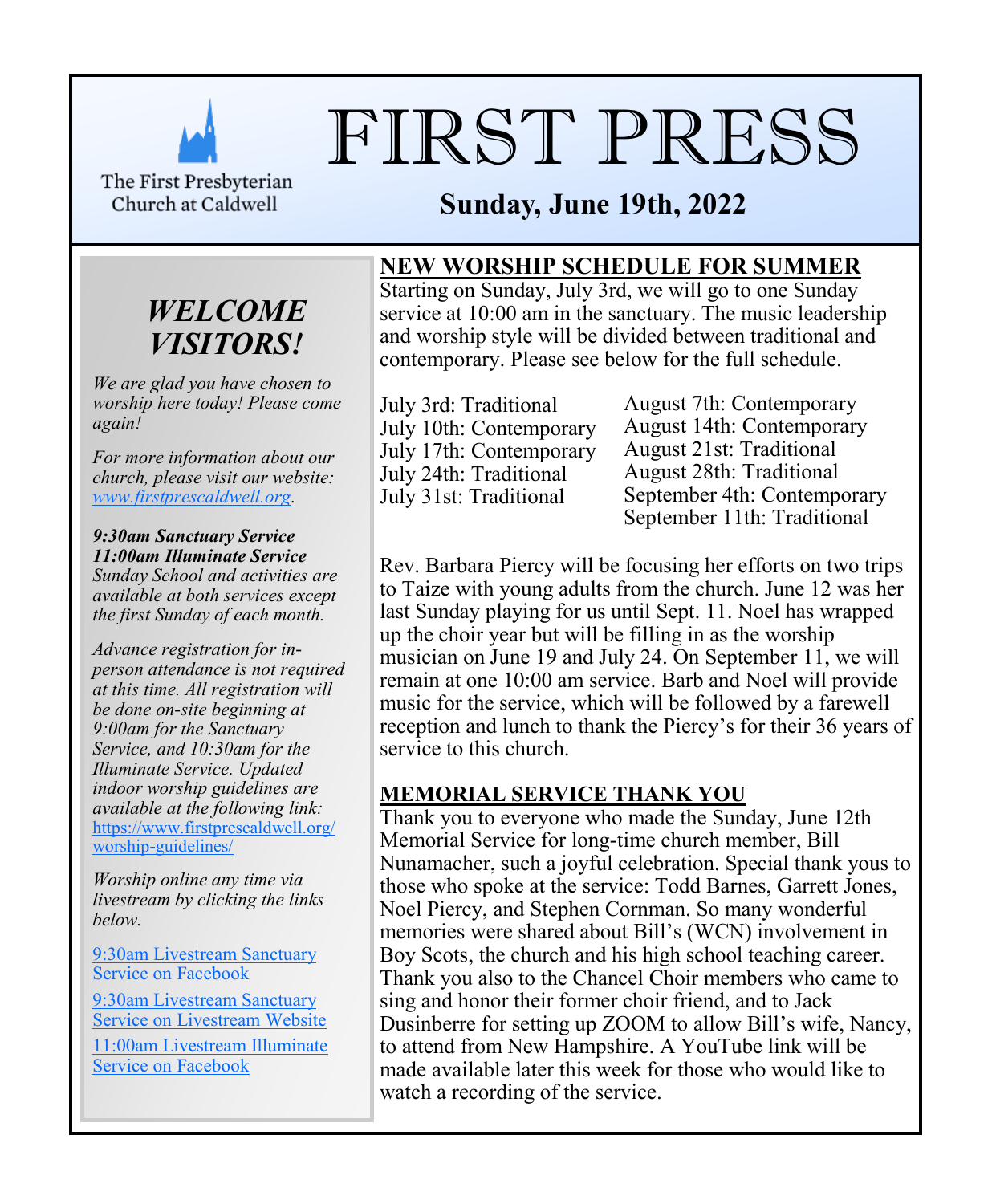# **CONGREGATIONAL MEETING**

There will be a congregational meeting at 10:30am on June 26 to elect the Pastor Nominating Committee. It will be in person and through Zoom. The link is: [https://us02web.zoom.us/](https://r20.rs6.net/tn.jsp?f=001Jt9oZnwfXNeU4jhapnQ30HixlMGrXpY7AWAdvcGGOWSSpwEUsW8RobwMSWHiztskG1dThlg8vG1MMvfsj_z8JrEro8TJXFVJq4ENWeY6DWomv6hvL9nJGQLWdsWgx0eIu45_1Vwd3ttECfJ08bGTu6xy_LHghpiYsjNQcR4mKqU=&c=Z8NT4polw0LUjQ4ti6y1jwarx1m7JNgJPspgX1DPYzOPA5290ZbF) [j/89956806785](https://r20.rs6.net/tn.jsp?f=001Jt9oZnwfXNeU4jhapnQ30HixlMGrXpY7AWAdvcGGOWSSpwEUsW8RobwMSWHiztskG1dThlg8vG1MMvfsj_z8JrEro8TJXFVJq4ENWeY6DWomv6hvL9nJGQLWdsWgx0eIu45_1Vwd3ttECfJ08bGTu6xy_LHghpiYsjNQcR4mKqU=&c=Z8NT4polw0LUjQ4ti6y1jwarx1m7JNgJPspgX1DPYzOPA5290ZbF)

# **JOIN US FOR VACATION BIBLE SCHOOL!**

Campers entering 1st-6th grades are invited to join us for an awesome week of recreation, crafts, exploring the Bible and meeting new friends! Vacation Bible School (VBS) will take place at The First Presbyterian Church at Caldwell, both indoors and outdoors, on Monday, August  $15<sup>th</sup>$  through Friday, August  $19<sup>th</sup>$  from 10:00am-1:00pm. This is a rain or shine program! Please submit a registration form for each child: [https://forms.gle/](https://forms.gle/x4yunVFSTjCn6NVQ8)



[x4yunVFSTjCn6NVQ8.](https://forms.gle/x4yunVFSTjCn6NVQ8) The cost is \$25 per camper (\$50 max per family). Submit a payment online by clicking here: [https://secure.egsnetwork.com/donate/FB38EEBC60834C8,](https://secure.egsnetwork.com/donate/FB38EEBC60834C8) or you may mail a check to The First Presbyterian Church at Caldwell with VBS in the memo.

This year's theme is "On The Case." Throughout the week, we are going to investigate the mysterious meanings behind a few of the famous stories Jesus told. Growing spiritually doesn't have to be an unsolved mystery! Campers will take a four-day journey as detectives digging into a few of Jesus' parables to solve the mysteries of how to grow their faith, how to care for, serve, and love others. They'll discover that the answers have been there all along: **spend time with God, spend time with others, use your gifts, and share your story.**

What does your child need each day? A water bottle with their name on it, a bagged lunch, a beach towel, a bathing suit, and a sense of adventure!

Students in 7th through 12th grades are invited to volunteer this summer as Vacation Bible School (VBS) counselors. VBS will take place at The First Presbyterian Church at Caldwell, both indoors and outdoors, on Monday, August 15th through Friday, August 19th from 10:00am-1:00pm. Assist our camp leaders with bible study, crafts, games, and outdoor fun! We ask that all counselors arrive 15 minutes early and stay 15 minutes later each day to help with set up and clean up! [Submit a registration form to](https://docs.google.com/forms/d/1frJVo68tLo6IqHjtkAcrJCgBIRFCPP-ipymvaT2j0CU/edit)  [be a VBS Counselor.](https://docs.google.com/forms/d/1frJVo68tLo6IqHjtkAcrJCgBIRFCPP-ipymvaT2j0CU/edit)

# **COFFEE HOUR IS BACK!**

As we get back to our regular fellowship at FPC, we are bringing back Coffee Hour! For the past few Sundays, we have had some great coffee hours hosted by members of the committee and the congregation. We are asking to have more congregants sign up to host. Kaitlyn has agreed to make coffee/set up the coffee each Sunday, but we need someone to bring in and set up the food, milk, and cream, as well as host in room 120 to offer assistance and be a friendly face. If you host coffee hour, you are also required to stay and clean up. Please review the calendar and sign up for any dates that work for you. <https://www.signupgenius.com/go/70a0f4fa5ad29a0f94-coffee>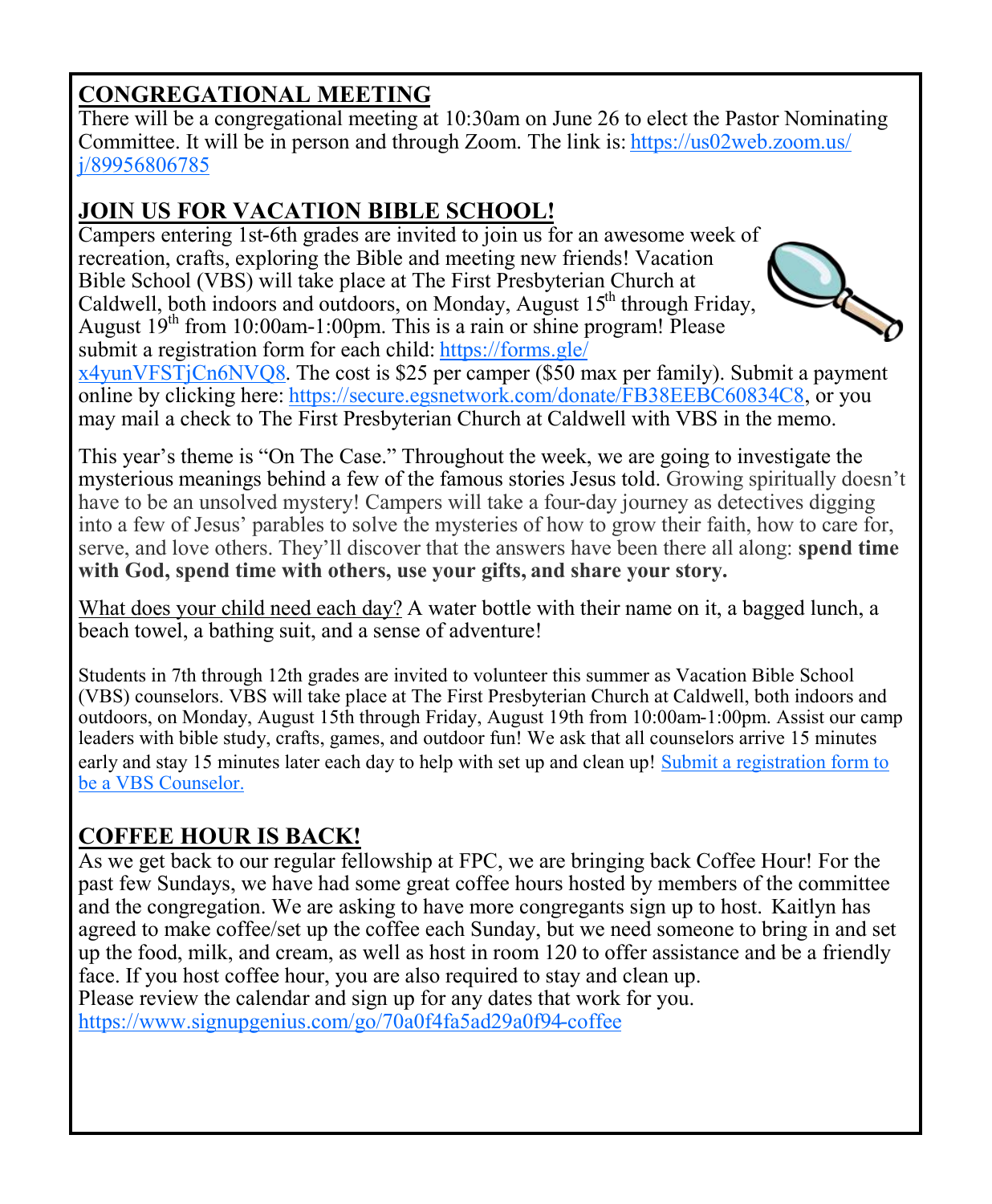# **MIDWEEK VINYASA YOGA AT FPC**

**Note: There is no Yoga this week—Wednesday, June 22nd.** 

Relax, recharge, and renew for the rest of the week by moving through a sequence of poses to increase strength, flexibility, and focus led by Sue Tannler.

Who: You and an open-mind

Where: FPC Fellowship hall

### **When: Wednesdays at 7:00 p.m.**

What: Bring a mat and and a water bottle. If you have blocks and a strap, scarf, or belt, bring them as well. (Extras will be on hand as well).

Any questions reach out to Sue Tannler btannler@gmail.com or 862-684-3673.

## **WORSHIP COMMITTEE IS SEARCHING FOR LAY READERS**

WANTED: Lay Readers

WHAT: To read scripture or other printed parts of the worship service.

**WHY:** to remind us that worship is a act of all the people.

**REQUIREMENTS:** Being able to read in front of the congregation

**WHEN:** Readers needed at the 9:30 and 11:00 services

**WHERE:** At some (but not all- we will rotate) services. Your availability will help determine how often.

If interested contact: fpc@firstprescaldwell.org

Come on - this is an easy way to help out and it gets you in front of a microphone!! Looking forward to getting swamped with volunteers! From the Worship Committee

## **SUMMER OFFICE HOURS**

The office will be open Monday-Thursday 8am-3pm and Friday 8am-2pm. Regular hours will resume after Labor Day.

## **NEIGHBOR BRIGADE**

If you are in need of some assistance during a temporary time of crisis in your life, Neighbor Brigade is here to help you. We provide meals, rides to doctor appointments, dog walking, food shopping, etc. If you need this type of assistance or would like to be a volunteer, please call (973) 321-7353 or contact one of our chapter leaders: Barbara Bruchac, Carol DeFrance, or



**VOLLEYBALL** Mondays from 7:00 to 8:00 pm **PICKLEBALL** Tuesdays from 6:30 to 8:00 pm Thursdays from 6:30 to 8:00 pm

\*\*\*NEW REGISTRANTS\*\*\* Contact Barb Bruchac to confirm availability at 973-454-5583